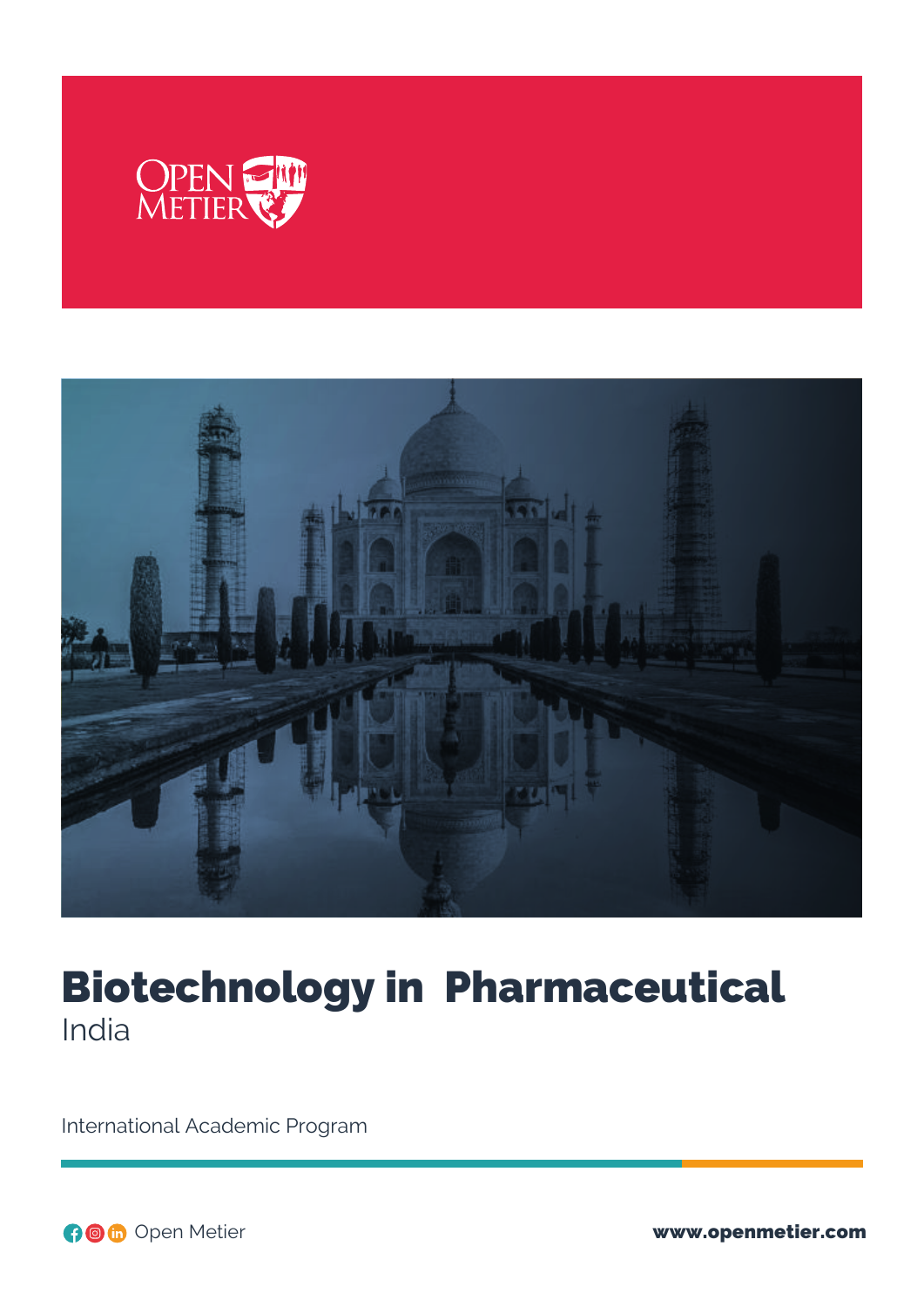### **Concept**

Intensive four-week program were the students will know about the India context, will gain professional skills and extend their professional network on the region. The will have knowledge of the Applications of Biotechnology in Pharmaceutical.

The students take the courses at SRM University Delhi-NCR Sonepat, India, and they also will have a company visit and cultural activities.

### **Objectives**

-Students will be able design, conduct experiments, analyze and interpret data for investigating problems in Biotechnology and allied fields.

-Students will be able to understand the potentials, and impact of biotechnological innovation and their

implementation for finding sustainable solution to issues pertaining to health sector.

-Career opportunities are for students with biotechnology background.

-Research related skills: Demonstrate the ability to sense the scientific and technological trends in different

academic and industry settings, and design experimental strategies to solve the scientific problems.

# **Academic Content**

- Isolation, purification and morphological characterization of microorganisms, DNA isolation from Gram-positive and Gram-negative bacteria.
- Quantification of Genomic DNA Using Spectrophotometer, Integrity Checking of Genomic DNA by Agarose Gel Electrophoresis.
- Amplification of Genomic DNA Using Random Primers, Agarose Gel Electrophoresis of PCR Amplified Products, Cycle Sequencing Reaction (PCR Product) Run on PCR.
- RT-PCR Methods for detection of Antimicrobial Resistance.
- ELISA and Western blot
- Animal cell culture, and In vitro cytotoxicity studies for the mono/ combination of drugs.
- Phylogenetic characterization of bacteria for Analysis of molecular marker data for determination of genetic diversity.
- $\cdot$  Introduction and Applications of Medical devices (Siemens COE).
- Guidance on Drug discovery and uses of Medical devices in Industries (Siemens COE).
- Developing microfluidic devices, and Bioreactors.
- Discussions on Job Prospects in the field of Pharmaceuticals Industries, and Academic and Technical requirements of Pharmaceuticals Industries.
- Interactions with Pharma-Industries and Identification of Job possibilities in the Pharmaceuticals

#### **Detailes**



4 Weeks



**DATES** to be confirmed



#### **DESTINATION:** India

# **Methodology**

- 80 academic hours
- Lessons from monday to thursday.
- 5 hours per day (2 h theory and 3 h practical)
- Company visits
- Cultural visits

# **Host University**

SRM University Delhi-NCR Sonepat, India https://www.srmuniversity.ac.in/



# **Certification**

At the end of the course, students will receive a certificate of academic accreditation from the University.